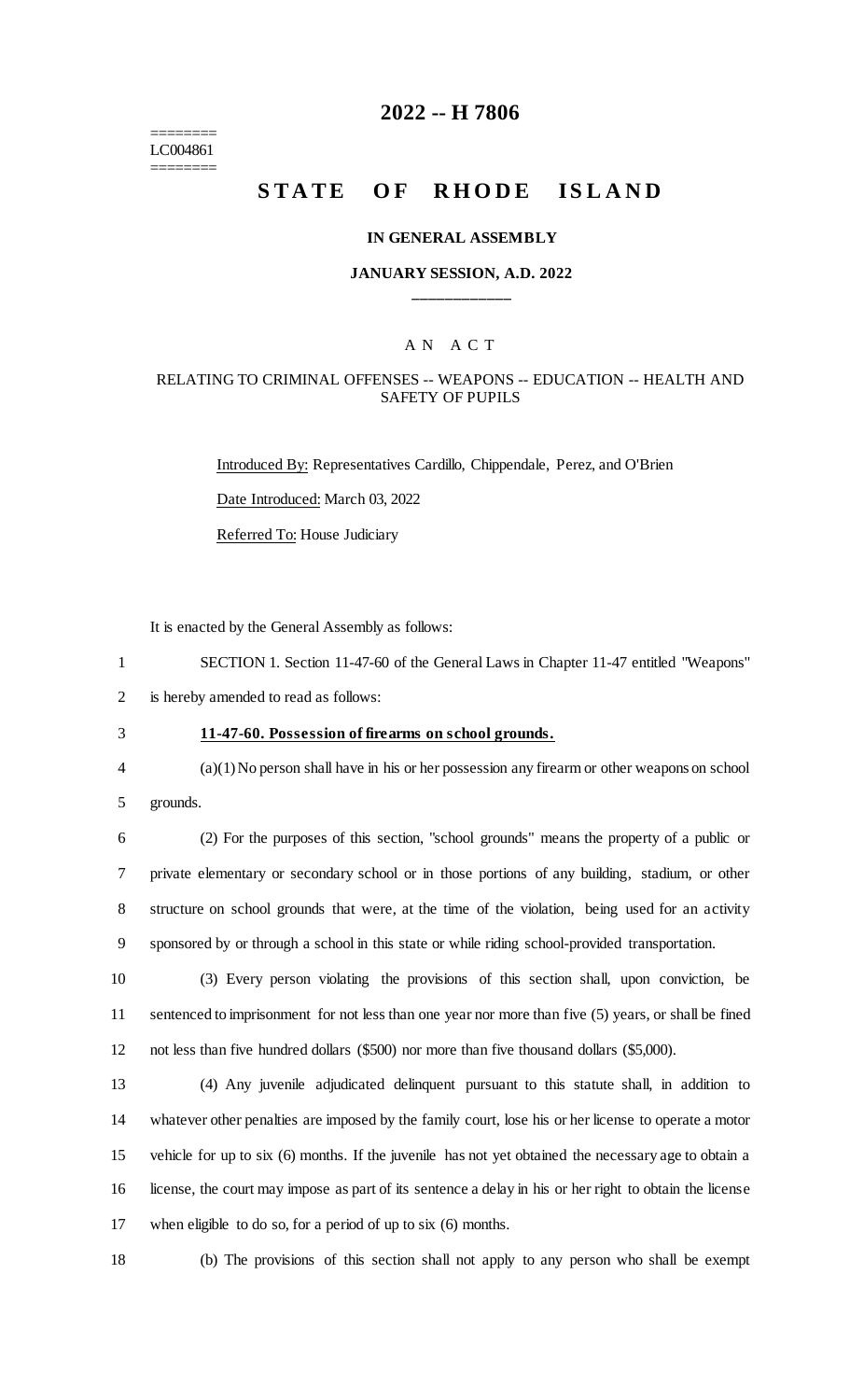| $\mathbf{1}$   | pursuant to the provisions of $\frac{255}{28}$ 11-47-9, 11-47-11 and 11-47-18, subject to subsection (d) of this |
|----------------|------------------------------------------------------------------------------------------------------------------|
| $\overline{2}$ | section who is a "peace officer" as defined in $\S 12$ -7-21; a retired law enforcement officer permitted        |
| $\mathfrak{Z}$ | under $\frac{1}{2}$ 11 47 18(b) or pursuant to 18 U.S.C. §§ 926B and 926C; or an individual in accordance        |
| $\overline{4}$ | with a contract entered into between a school and the individual or an employer of the individual                |
| 5              | to provide security services to the school; or to the following activities when the activities are               |
| 6              | officially recognized and sanctioned by the educational institution:                                             |
| 7              | (1) Firearm instruction and/or safety courses;                                                                   |
| $8\,$          | (2) Government-sponsored military-related programs such as ROTC;                                                 |
| 9              | (3) Interscholastic shooting and/or marksmanship events;                                                         |
| 10             | (4) Military history and firearms collection courses and/or programs; and                                        |
| 11             | (5) The use of blank guns in the atrical and/or athletic events.                                                 |
| 12             | (c) The provisions of this section shall not apply to colleges, universities, or junior colleges.                |
| 13             | (d) The provisions of this section shall not apply to the possession of a firearm that is not                    |
| 14             | loaded and is in a locked container or a locked rack that is in a motor vehicle. A person licensed               |
| 15             | pursuant to §§ 11-47-11 or 11-47-18 shall, if he or she has attended the one hour active shooter                 |
| 16             | training program, and complied with the provisions of subsection (e) of this section, be authorized              |
| 17             | to have in their possession any firearm or other weapons on school grounds pursuant to this chapter.             |
| 18             | The substance of the course shall be developed and run by the Rhode Island state police and local                |
| 19             | police departments. The program shall be developed and made available within six (6) months of                   |
| 20             | the effective date of this subsection and:                                                                       |
| 21             | (1) The active shooter training program shall be administered by the Rhode Island state                          |
| 22             | police, local police departments and/or NRA certified range safety officers;                                     |
| 23             | (2) The active shooter training program instructor shall issue a certificate of attendance                       |
| 24             | which shall be valid for the four (4) year period upon issuance of a concealed carry permit or any               |
| 25             | remaining time on an issued concealed carry weapons permit; and                                                  |
| 26             | (3) The active shooter program shall not contain a live fire requirement.                                        |
| 27             | (e) Any person who has completed the active shooter training program shall, before                               |
| 28             | entering upon any school grounds, notify the police department in the city or town in which the                  |
| 29             | school is located.                                                                                               |
| 30             | (f) The prohibition of subsection (a) of this section shall not apply to any person licensed                     |
| 31             | pursuant to $\S$ 11-47-11 or 11-47-18, who has not complied with subsection (e) of this section;                 |
| 32             | provided that, the person does not exit their vehicle for any extended period of time while on school            |
| 33             | grounds.                                                                                                         |
| 34             | SECTION 2. Section 16-21-23 of the General Laws in Chapter 16-21 entitled "Health and                            |

LC004861 - Page 2 of 7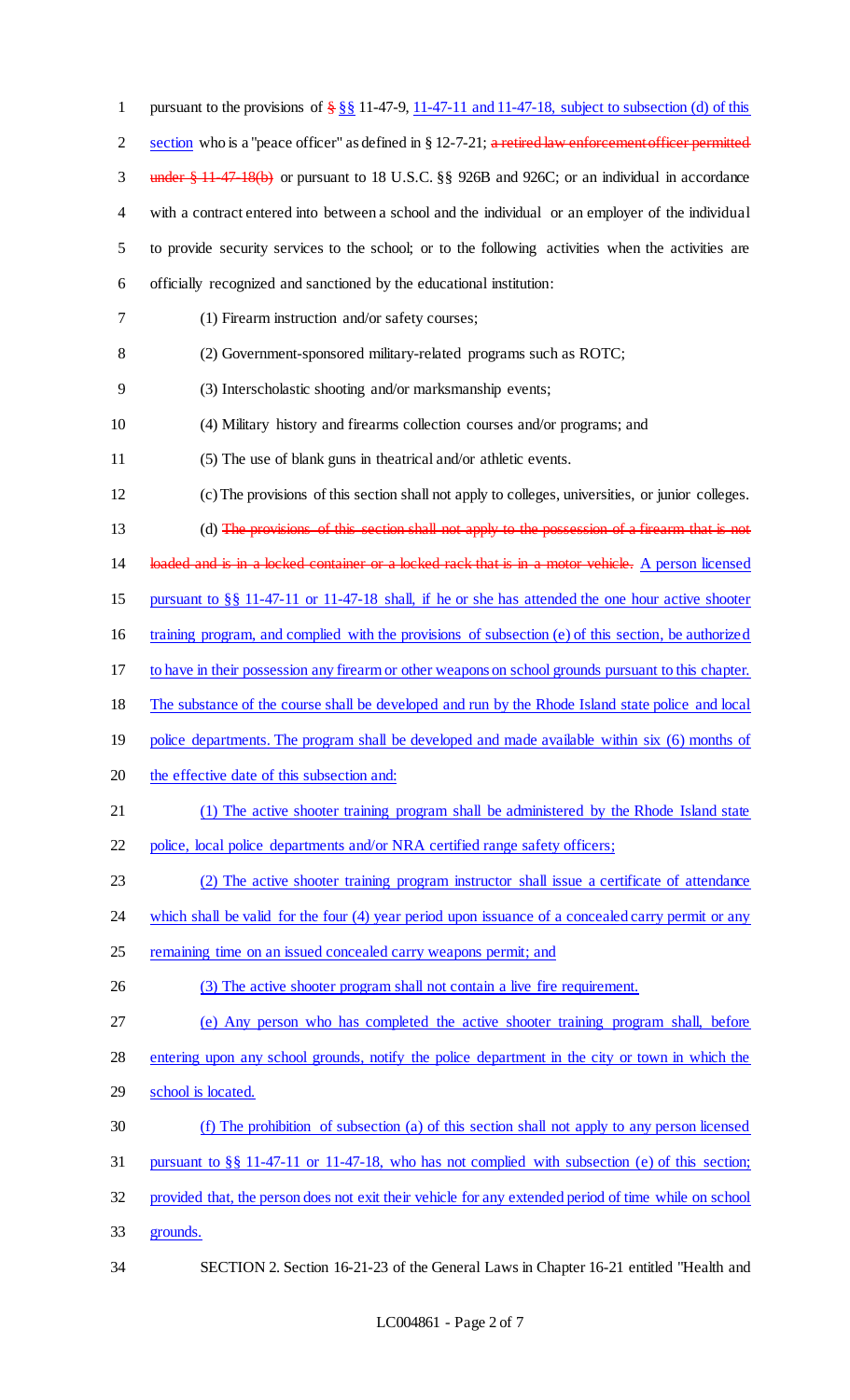Safety of Pupils" is hereby amended to read as follows:

## **16-21-23. School safety teams, school crisis response teams, and school safety assessments.**

 (a) Each school district of each town, city, and regional school department shall conduct a school safety assessment in conjunction with local police, fire, school safety team pursuant to the provisions of this section and any other expert said school department deems necessary. The assessment shall examine the current status of each school building's safety and shall be performed within thirty (30) days of passage of this act, and every three (3) years thereafter.

 (1) There shall be a Rhode Island school safety committee whose functions shall include, but not be limited to, providing training to law enforcement, school administrators, and teachers; collecting and reviewing all hazard safety security assessments; and offering recommendations and assistance to each school district of every town, city, and regional school department, in an effort to increase the safety of students and faculty. The committee shall be comprised of twelve (12) members as follows: the superintendent of the Rhode Island state police or designee, who shall serve as chairperson of the committee; the president of the Police Chiefs' Association, or designee; the director of the Rhode Island emergency management agency, or designee; the commissioner of the department of elementary and secondary education, or designee; a representative from the Rhode Island School Superintendents' Association, to be selected by the association; the director of the department of behavioral healthcare, developmental disabilities and hospitals, or designee; the state fire marshal, or designee; a representative of the Rhode Island Association of School Maintenance Directors, to be selected by the association; a representative from the Rhode Island Association of School Principals, to be selected by the association; a representative from the Rhode Island Association of School Committees, to be selected by the association; a representative from the National Education Association of Rhode Island ("NEARI"), who shall be a full-time classroom teacher, to be selected by the president of NEARI; and one representative from the Rhode Island Federation of Teachers and Health Professionals ("RIFTHP"), who shall be a full-time classroom teacher, to be selected by the president of the RIFTHP.

 (2) Each school department of each town, city, and regional school district shall complete the emergency action plan and shall submit the all hazards site safety survey report to the Rhode Island school safety committee every three (3) years for the committee's review and recommendation.

 (3) The assessment shall be completed by November 1 of the year mandated, and by December 31 of that year, the commissioner of elementary and secondary education shall report to the speaker of the house, the senate president, and the governor that the assessments have been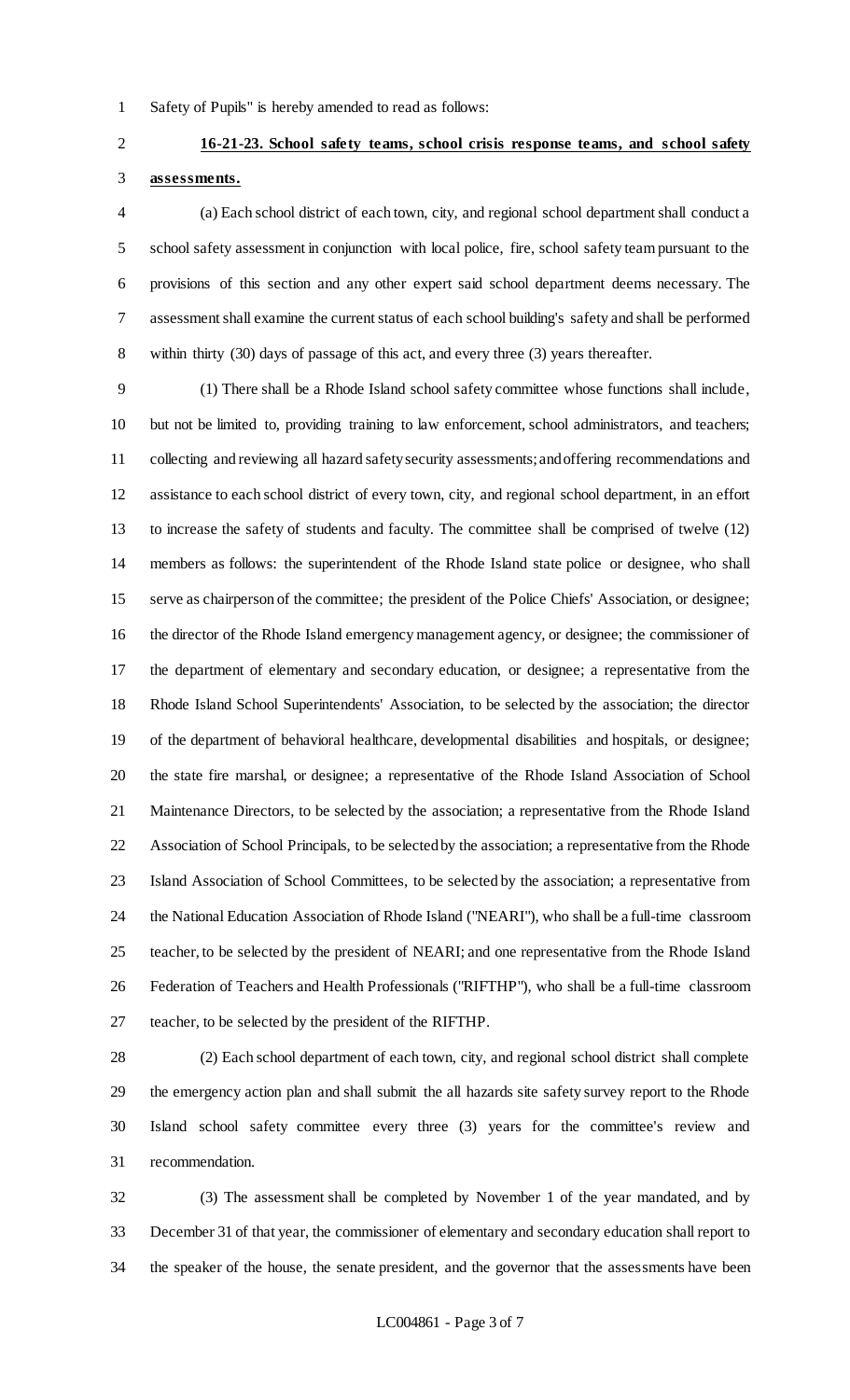completed. Assessments performed within a year of the date of passage of this act shall satisfy this requirement.

 (4) All meetings regarding the school safety assessment are not subject to the open meetings law pursuant to chapter 46 of title 42, and documents produced including, but not limited to, meeting minutes and the school safety assessment are not subject to the access to public records law pursuant to chapter 2 of title 38.

 (b) The school committee of each town, city, and regional school department shall review and adopt in executive session a comprehensive school safety plan regarding crisis intervention, emergency response, and management. The plan shall be developed by a school safety team comprised of representatives of the school committee; representatives of student, teacher, and parent organizations; school safety personnel; school administration; and members of local law enforcement, fire, and emergency personnel. Members of the school safety team shall be appointed by the school committee and/or school superintendent of the town, city, or regional school district. In creating the school safety plan, the school safety team(s) shall consult the model school safety plan developed by the department of elementary and secondary education pursuant to § 16-21-23.1.

 (c) The school crisis response team shall be comprised of those selected school personnel willing to serve as members of a psychological response team to address the psychological and emotional needs of the school community, and may seek mental health resources from the department of elementary and secondary education. Members of the school crisis response team may coordinate mental health services for those students and school employees affected by acts of violence in the schools, using resources available through the department of elementary and secondary education.

 (d) There shall be established a Rhode Island school security committee (security 24 committee) whose principal function shall include, but not be limited to, developing, implementing 25 and reporting to the general assembly by January 31 of each year, school security measures. The 26 security committee shall facilitate providing armed security personnel and security for all 27 kindergarten through grade twelve (K-12) schools along with additional security devices and plans. (1) The security committee shall be comprised of fourteen (14) members as follows: the 29 superintendent of the Rhode Island state police or designee, who shall serve as chairperson of the committee; the president of the Rhode Island Police Chief's association, or designee; the director of the Rhode Island emergency management agency, or designee; the commissioner of the 32 department of elementary and secondary education, or designee; a representative from the Rhode Island Superintendent's Association, to be selected by the association; the director of the 34 department of behavioral healthcare, developmental disabilities and hospitals or designee; the state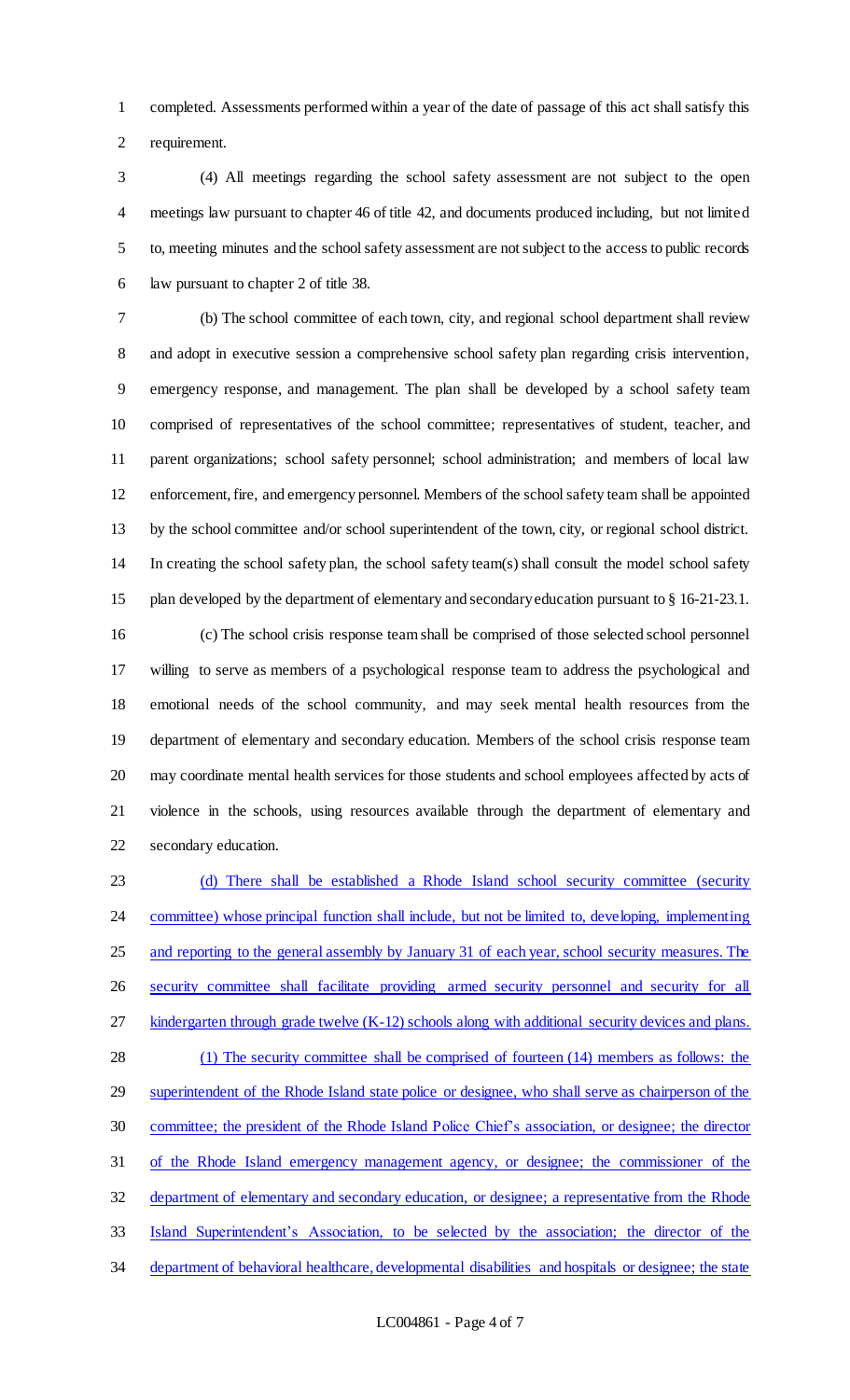fire marshal, or designee; a representative of the Rhode Island Association of School Maintenance 2 Directors, to be selected by the association; a representative from the Rhode Island Association of School Principals, to be selected by the association; a representative from the Rhode Island Association of School Committees, to be selected by the association; a representative from the National Education Association of Rhode Island (NEARI), who shall be a full-time classroom teacher, to be selected by president of the NEARI; and one representative from the Rhode Island Federation of Teachers And Health Professionals (RIFTHP), who shall be a full-time classroom teacher, to be selected by the president of the RIFTHP; and two (2) representatives from the firearms community chosen by the national rifle association's state association (NRARI). (2) The security committee shall report on the creation and implementation of a five (5) year plan which shall include the following security measures: (i) The limiting and securing of primary access to all school facilities, including, but not limited to, employee, visitor and student identification cards, bullet resistant film and/or glass, and surveillance and camera systems; and (ii) Secondary classroom security measures, including, but not limited to, breach resistant doors and devices, ballistic film and/or glass and alarm systems. (3) The security committee shall coordinate with the Rhode Island sheriff's department, Rhode Island capitol police, the state police, the national guard and local law enforcement to 19 develop a schedule for armed security coverage for the schools. (4) The security committee shall meet every three (3) months and shall report to the general assembly every January 31, and provide the additional cost per-year to add additional armed security. (5) The cost of the security shall be divided between the State of Rhode Island and the 24 cities' and towns' school committees. (6) An individual with a valid concealed carry weapons permit, shall before entering a 26 school facility building, communicate to the local police department that he or she is in possession of a firearm. (e) Any licensed person who is not a peace officer pursuant to § 12-7-21 and fails to 29 communicate with the local police department as provided in subsection (d)(6) of this section shall be in violation of § 11-47-60(a). (f) Any meetings regarding the security committee shall not be subject to chapter 46 of title 32 42 ("open meetings"), and documents produced, including, but not limited to, meeting minutes and school security measures shall not be subject to chapter 2 of title 38 ("access to public records").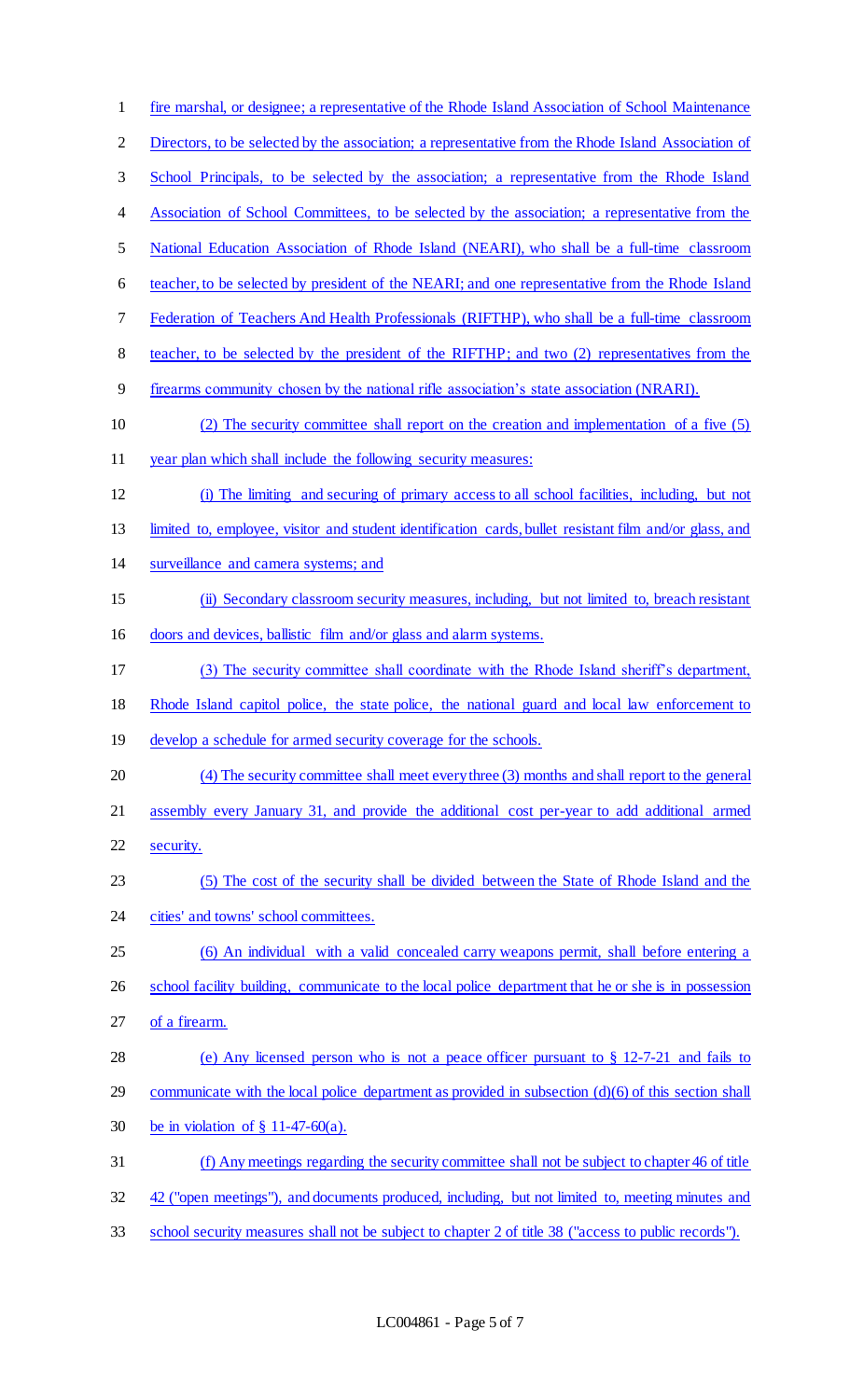1 SECTION 3. This act shall take effect upon passage.

#### ======== LC004861 ========